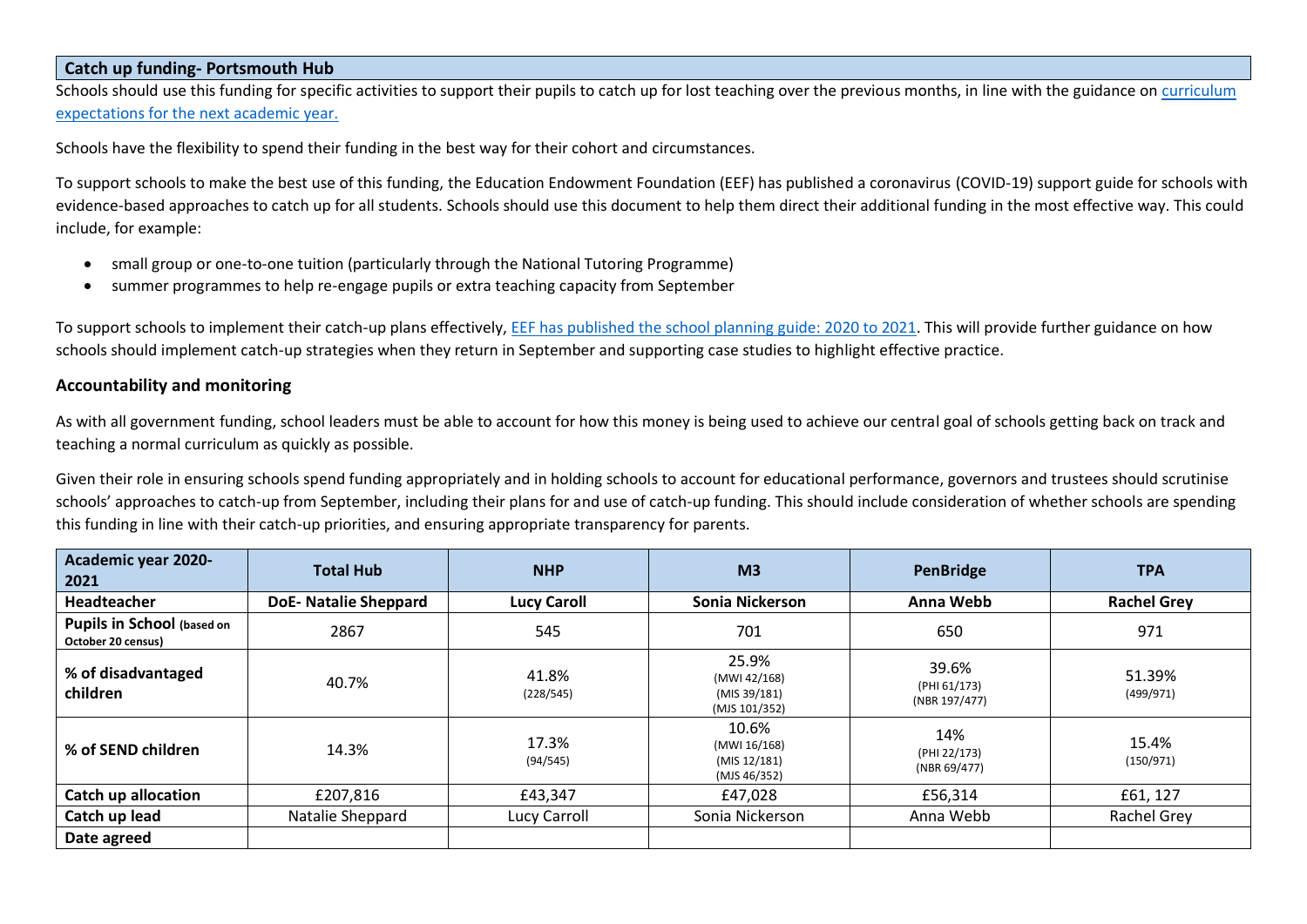|                     | <b>Regional Governing Board</b>    | <b>Individual Academy Advisory Boards</b> |
|---------------------|------------------------------------|-------------------------------------------|
| <b>Review dates</b> | $3rd$ & 4 <sup>th</sup> March 2021 | w/c 8 February 2021                       |
|                     | 23rd & 24th June 2021              | w/c $24^{th}$ May 2021                    |

# **Strategy aims for catch up-School based**

#### **New Horizons Portsmouth**

| <b>Education Endowment Fund suggestions</b> | <b>NHP identified priorities</b>                                                               |
|---------------------------------------------|------------------------------------------------------------------------------------------------|
| 1. Supporting great teaching                | <b>Quality First teaching for all</b>                                                          |
|                                             | - Monitor flip chart planning (medium term planning has been monitored by EP and SP)           |
|                                             | - Monitor Literacy and Numeracy planning                                                       |
|                                             | - Create knowledge organisers                                                                  |
|                                             | - Monitor books                                                                                |
|                                             | - Monitor teaching and learning                                                                |
|                                             | - Plan CPD on 7 Principles including sharing of best practice led by Professional Growth plans |
|                                             | - Monitor pupils' understanding of the flip chart planning icons                               |
|                                             | - SLT and SEN Leads to support with planning and adapting provision                            |
| 2. Transition support                       | <b>CPD</b>                                                                                     |
|                                             | - Introduce 'Sounds Write' phonics scheme (28 hours of CPD x4 CTs)                             |
|                                             | - Deliver on professional Growth Plans                                                         |
|                                             | - Deliver remote learning CPD                                                                  |
|                                             | - Give subject leaders time for planning                                                       |
|                                             | - Continue meta memory development                                                             |
|                                             | - Provide CPD for EYs LSAs for NELI                                                            |
|                                             | - Provide CPD for EYs -Y3 LSAs for new phonics scheme                                          |
|                                             | - Introduce spelling shed and time table rockstars                                             |
| 3. Pupil assessment and feedback            | Attention on effective diagnostic assessment                                                   |
|                                             | - CPD above under quality first teaching for all                                               |
|                                             | - Use previous year's PiXL and SATs test                                                       |
|                                             | - Hold pupil progress meetings to address needs and gaps                                       |
|                                             | - Follow up on Impact Ed survey & respond with ELSA support                                    |
|                                             | - Continue meta-memory journey (SIP)                                                           |
|                                             | <b>Planning for Pupils with SEND</b>                                                           |
|                                             | EYs                                                                                            |
|                                             | - Time for CST for support C & I provision and EHCP applications                               |
|                                             | - Additional MSA/LSA for lunchtime support                                                     |
|                                             | Y 6                                                                                            |
|                                             | -Beach Hut and SA every morning                                                                |
|                                             | Y5, 4, 3, 2 and 1                                                                              |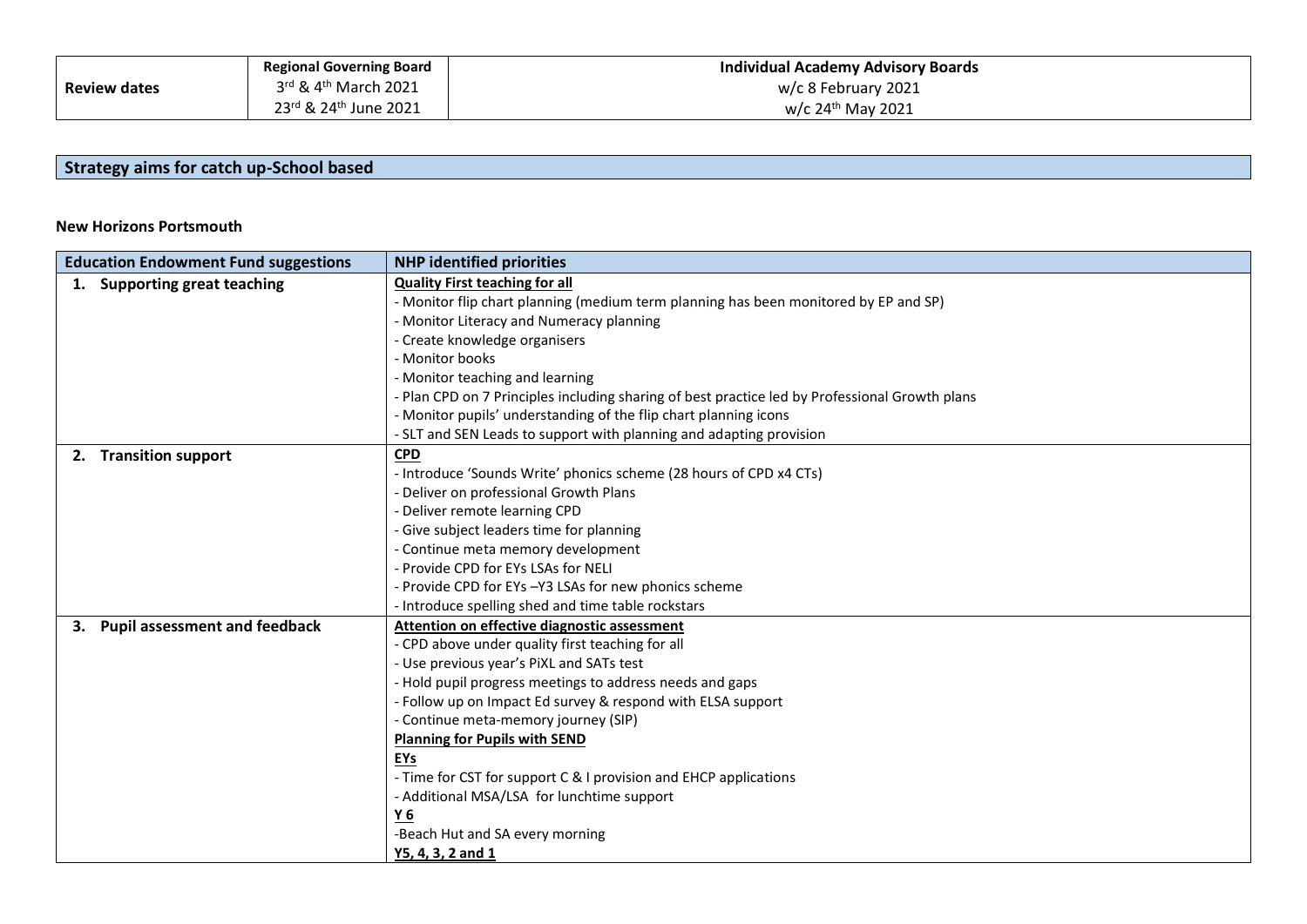|                                       | - LSA small group support                                                                                 |
|---------------------------------------|-----------------------------------------------------------------------------------------------------------|
|                                       | - Implementation of new wave plans and area of need leads                                                 |
|                                       | - LC and CST to complete ND CPD & research project                                                        |
|                                       |                                                                                                           |
|                                       | <b>Supporting Pupils' SEMH needs</b>                                                                      |
|                                       | - Ensure ELSAs are given time to liaise with colleagues on other bubbles and share planning and resources |
|                                       | - PACE CPD for SLT and ELSAs                                                                              |
|                                       |                                                                                                           |
|                                       | Planning and adopting PSHE curriculum                                                                     |
|                                       | - Trauma recovery CPD for ELSAs and disseminated to all                                                   |
|                                       | - Ensure a robust 'Establishment Phase'                                                                   |
|                                       | - ZM to adapt planning                                                                                    |
| 4. One to one and small group tuition | High quality one to one and small group tuition                                                           |
|                                       | $Y2$                                                                                                      |
|                                       | -LC to support targeted EXP pupils                                                                        |
|                                       | $Y4$                                                                                                      |
|                                       | - Kumon maths for in maths for 10 pupils x 5 months                                                       |
|                                       | - JG to take an inference group                                                                           |
|                                       | $Y5$                                                                                                      |
|                                       | -Third Space Learning tutoring for maths (x5)                                                             |
|                                       | - GD club from Summer 2                                                                                   |
|                                       | $Y6$                                                                                                      |
|                                       | - Third Space Learning tutoring for maths (x10)                                                           |
|                                       | - GD club in R, W & M from Spring 1                                                                       |
|                                       | - Writing conferencing (2x pms each from HT & LSAs)                                                       |
| 5. Intervention programmes            | Use of teaching assistants and targeted support                                                           |
|                                       | <b>EYS</b>                                                                                                |
|                                       | - Identified small group provision (need additional LSA needed to support EYRF)                           |
|                                       | - NELI                                                                                                    |
|                                       | - Bucket Therapy (attention & listening skills)                                                           |
|                                       | - 'Identi' play (supporting play)                                                                         |
|                                       | $Y1$                                                                                                      |
|                                       | - Additional BRP & FFT                                                                                    |
|                                       | -Talk Boost                                                                                               |
|                                       | <b>Y3</b>                                                                                                 |
|                                       | - Additional BRP & FFT                                                                                    |
|                                       | Y <sub>4</sub>                                                                                            |
|                                       | - Support for GR                                                                                          |
|                                       | - Narrative group for EAL pupils                                                                          |
|                                       | Y5                                                                                                        |
|                                       | - Admin support 1x 1 hour Wed, Th & F                                                                     |
|                                       |                                                                                                           |
|                                       | - 1x pm each for writing conferencing                                                                     |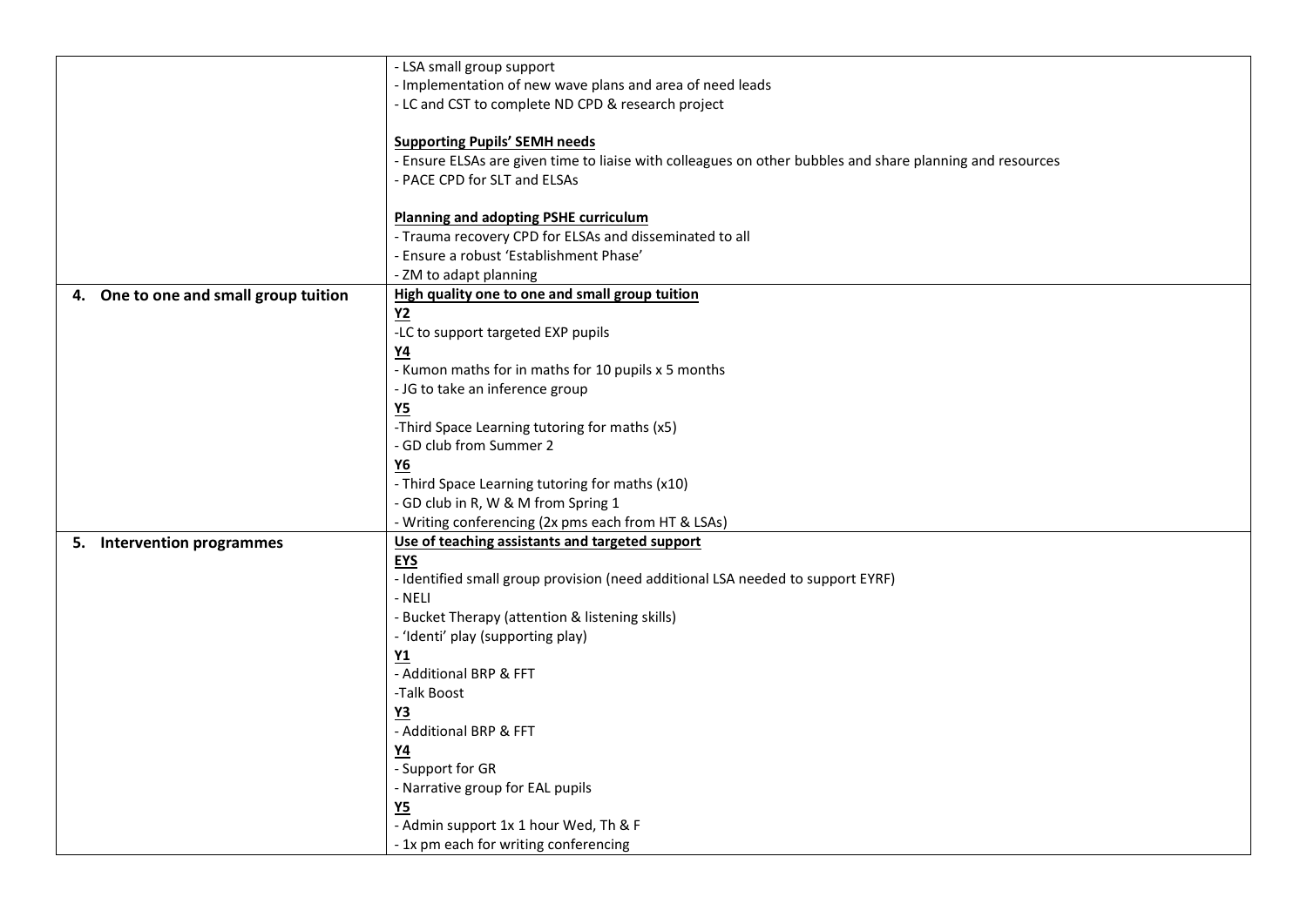|                                      | Υ6                                                                                                                                    |
|--------------------------------------|---------------------------------------------------------------------------------------------------------------------------------------|
|                                      | -Inference for children (2x groups with BS & SA)                                                                                      |
| <b>Extended school time</b><br>6.    |                                                                                                                                       |
| <b>Supporting parents and carers</b> | <b>Support for Remote Learning</b>                                                                                                    |
|                                      | - Share and consult with staff on RL policy                                                                                           |
|                                      | - Introduce and implement Seesaw                                                                                                      |
|                                      | - Survey parents to assess accessibility in terms of devices and internet access                                                      |
|                                      | - Introduce Teams when laptops arrive                                                                                                 |
|                                      | -Monitor Teams and Seesaw                                                                                                             |
|                                      |                                                                                                                                       |
|                                      | <b>Communicating with and supporting parents</b>                                                                                      |
|                                      | - Develop a clear plan for your communications with families across the academic year                                                 |
|                                      | - Audit your current communications (especially with less involved families) to assess what has worked well and what has not during   |
|                                      | the period of school closures and the planned return                                                                                  |
|                                      | -Try to personalise messages as much as possible, being aware of parents' varying literacy levels and the need for any translation    |
|                                      | - Reinforce simple, encouraging messages around sustainable home learning, routines and study tips                                    |
|                                      | - Remember to celebrate successes with parents - Avoid, where possible, complex communication about curriculum content, but           |
|                                      | focus support on self-regulation, such as establishing a quiet place to work, organisation of equipment, and work routines and habits |
|                                      | - Address absence issues.                                                                                                             |
| <b>Access to technology</b><br>8.    | - Utilise DfE issued laptops to vulnerable pupils                                                                                     |
|                                      | - Additional ipads purchased to support learning in school                                                                            |
|                                      | - Purchased laptops to replace desktop PCs within school to allow teachers to continue with remote learning or hybrid teaching as     |
|                                      | necessary                                                                                                                             |
| <b>Summer support</b><br>9.          |                                                                                                                                       |
| 10. Other                            |                                                                                                                                       |

| <b>Identified priority</b> | <b>Planned activity</b>                                                                                                                                                                                                                                                     | Cost                                                                                                                             | <b>Review date</b><br>$W/b$ 8 <sup>th</sup> Feb | Review date-W/b 24th May 2020 |
|----------------------------|-----------------------------------------------------------------------------------------------------------------------------------------------------------------------------------------------------------------------------------------------------------------------------|----------------------------------------------------------------------------------------------------------------------------------|-------------------------------------------------|-------------------------------|
| No 1.                      | Support for Remote Learning<br>- Share and consult with staff on RL policy<br>- Introduce and implement Seesaw<br>- Survey parents to assess accessibility in terms of<br>devices and internet access<br>- Introduce Teams when laptops arrive<br>-Monitor Teams and Seesaw | Purchase of<br>staff Laptops &<br>docking<br>stations to<br>support home/<br>blended<br>learning<br>£27,982<br>Seesaw -<br>£2164 |                                                 |                               |
| No 2.                      | CPD<br>- Introduce 'Sounds Write' phonics scheme                                                                                                                                                                                                                            | £1800 Sounds<br>Write training                                                                                                   |                                                 |                               |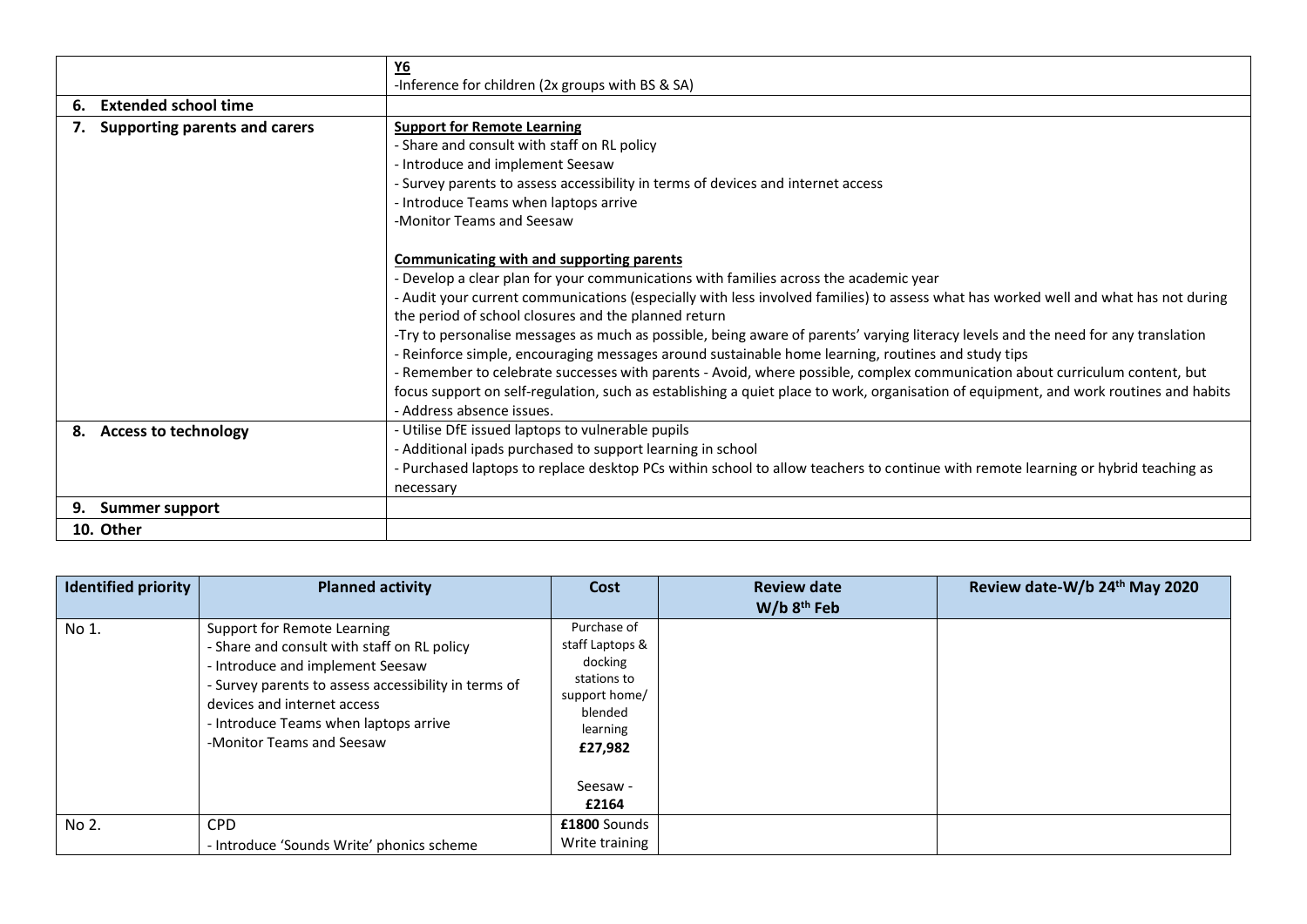|                           | - Deliver on Professional Growth Plans             | £21,000 for          |  |
|---------------------------|----------------------------------------------------|----------------------|--|
|                           | - Deliver remote learning CPD                      | purchase of          |  |
|                           | - Give subject leaders time for planning           | new Ipads in         |  |
|                           | - Continue meta memory development                 | $2021 +$             |  |
|                           | - Provide CPD for EYs LSAs for NELI                | £10,000              |  |
|                           | - Provide CPD for EYs -Y3 LSAs for new phonics     | already spent        |  |
|                           | scheme (TOIL from remaining 2 INSET days +a        | in 2020 on           |  |
|                           | possible additional INSET day from TSAT)           | Ipads to             |  |
|                           |                                                    | support              |  |
|                           |                                                    | 'Sounds              |  |
|                           |                                                    | Write' (£100)        |  |
|                           |                                                    | 'Spelling            |  |
|                           |                                                    | Shed' (£556)         |  |
|                           |                                                    | &                    |  |
|                           |                                                    | TimeTable            |  |
|                           |                                                    | Rockstars            |  |
|                           |                                                    | (f150)               |  |
|                           |                                                    | £300 For EYs         |  |
|                           |                                                    | <b>LSAs NELI CPD</b> |  |
|                           |                                                    | £2000 o/t for        |  |
|                           |                                                    | CTs or LSAs to       |  |
|                           |                                                    | complete             |  |
|                           |                                                    | 'Sounds              |  |
|                           |                                                    | Write' CPD &         |  |
|                           |                                                    | TOIL for LSAs        |  |
| No 3.                     | Supporting pupils' SEMH needs                      | Already in           |  |
|                           | - Ensure ELSAs are given time to liaise with       | budget               |  |
|                           | colleagues on other bubbles and share planning and | although             |  |
|                           | resources                                          | issues with          |  |
|                           | - PACE CPD for SLT and ELSAs                       | staff absence        |  |
| End of Year review/ data- |                                                    |                      |  |
|                           |                                                    |                      |  |
|                           |                                                    |                      |  |
|                           |                                                    |                      |  |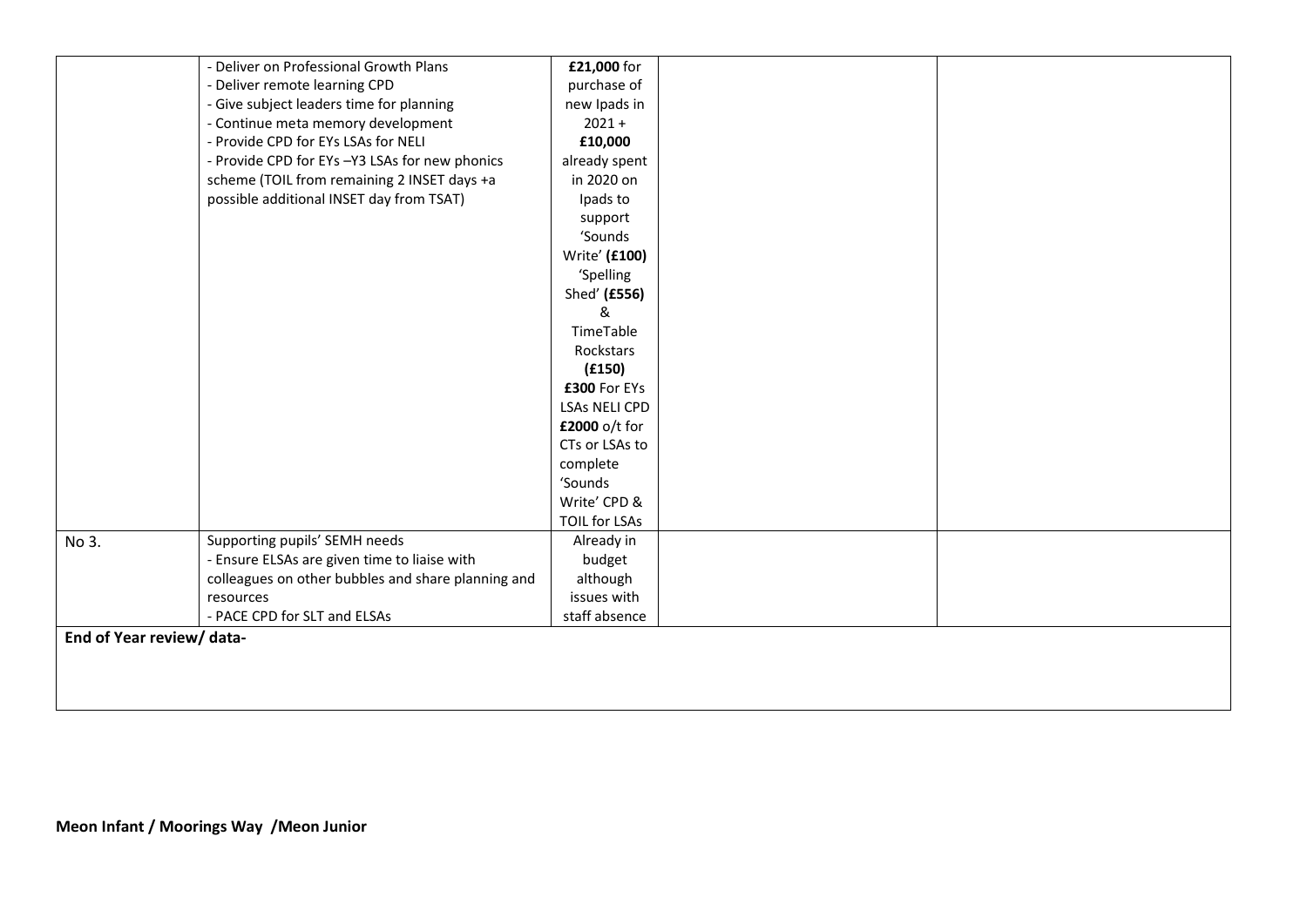| <b>Education Endowment Fund suggestions</b> | <b>M3 identified priorities</b>                                                                                                                      |  |  |  |
|---------------------------------------------|------------------------------------------------------------------------------------------------------------------------------------------------------|--|--|--|
| 1. Supporting great teaching                | Conferencing/feedback (Core) Catch up intervention with class teacher                                                                                |  |  |  |
|                                             | - Micro-teaching for teachers covered by high quality supply/HLTA or teacher (Spring 2 or Summer 1 term for 6 weeks)                                 |  |  |  |
|                                             | Each school have a good quality supply teacher to cover teachers while they deliver bespoke interventions to their children. Based on                |  |  |  |
|                                             | teachers knowing their children better than any other adult and then can pinpoint and target during the school day.                                  |  |  |  |
|                                             |                                                                                                                                                      |  |  |  |
|                                             | <b>MJS</b><br>Data led interventions based on year group data and individual teacher assessment. 1/2 day per teacher to target specific areas agreed |  |  |  |
|                                             | by year leader. Timetable of support/interventions to be used. Covid restrictions to lead to plan B with supply with one year group a                |  |  |  |
|                                             | week and intense conferencing.                                                                                                                       |  |  |  |
|                                             |                                                                                                                                                      |  |  |  |
|                                             | <b>MWIS</b>                                                                                                                                          |  |  |  |
|                                             | Data led Year 2 writing conferencing. Additional group to be introduced during phonics to support targeted teaching. Target those                    |  |  |  |
|                                             | most at risk of not achieving ARE.                                                                                                                   |  |  |  |
|                                             | HLTA to teach target groups. Spring 2 support. Detailed plan of interventions including evidence of impact to be produced.                           |  |  |  |
|                                             |                                                                                                                                                      |  |  |  |
|                                             | <b>MIS</b>                                                                                                                                           |  |  |  |
|                                             | Year 2 -writing conferencing to support gaps. Year 1- phonics/writing conferencing.                                                                  |  |  |  |
|                                             | Detailed plan of interventions including starting points and evidence of impact to be produced.                                                      |  |  |  |
| 2. Transition support                       |                                                                                                                                                      |  |  |  |
| 3. Pupil assessment and feedback            | Use of Teaching Assistants and targeted support                                                                                                      |  |  |  |
|                                             | <b>Y5</b>                                                                                                                                            |  |  |  |
|                                             | Additional TA to support SEND pupils.                                                                                                                |  |  |  |
| One to one and small group tuition<br>4.    | Focus speech/language and literacy across 3 schools                                                                                                  |  |  |  |
|                                             | - Nuffield Early Language Intervention                                                                                                               |  |  |  |
|                                             | - Speech and language training delivered to TAs                                                                                                      |  |  |  |
|                                             | SENCOS meet to identify children on a RAG rated format to receive support and training. This would be based on child and not school                  |  |  |  |
|                                             | Emotional, behavioural and well-being support for pupil who struggle to self-regulate and for pupils who are experiencing trauma                     |  |  |  |
|                                             | and bereavement                                                                                                                                      |  |  |  |
|                                             | - MJS Nurture groups short-term, focused intervention for children with particular social, emotional and behavioural difficulties which              |  |  |  |
|                                             | are creating a barrier to learning within a mainstream class.                                                                                        |  |  |  |
|                                             | - CPD for 2 additional members of support staff to train as ELSAs                                                                                    |  |  |  |
|                                             |                                                                                                                                                      |  |  |  |
|                                             | <b>Phonics Intervention/Catch up/Early Reading</b>                                                                                                   |  |  |  |
|                                             | - TA's overtime in infant schools to deliver phonics interventions across school.                                                                    |  |  |  |
| 5. Intervention programmes                  | <b>Spelling</b><br>- Introduce Spelling shed                                                                                                         |  |  |  |
|                                             | Online program. CT to familiarise and support across 3 schools.                                                                                      |  |  |  |
|                                             |                                                                                                                                                      |  |  |  |
|                                             | <b>Additional TA training</b>                                                                                                                        |  |  |  |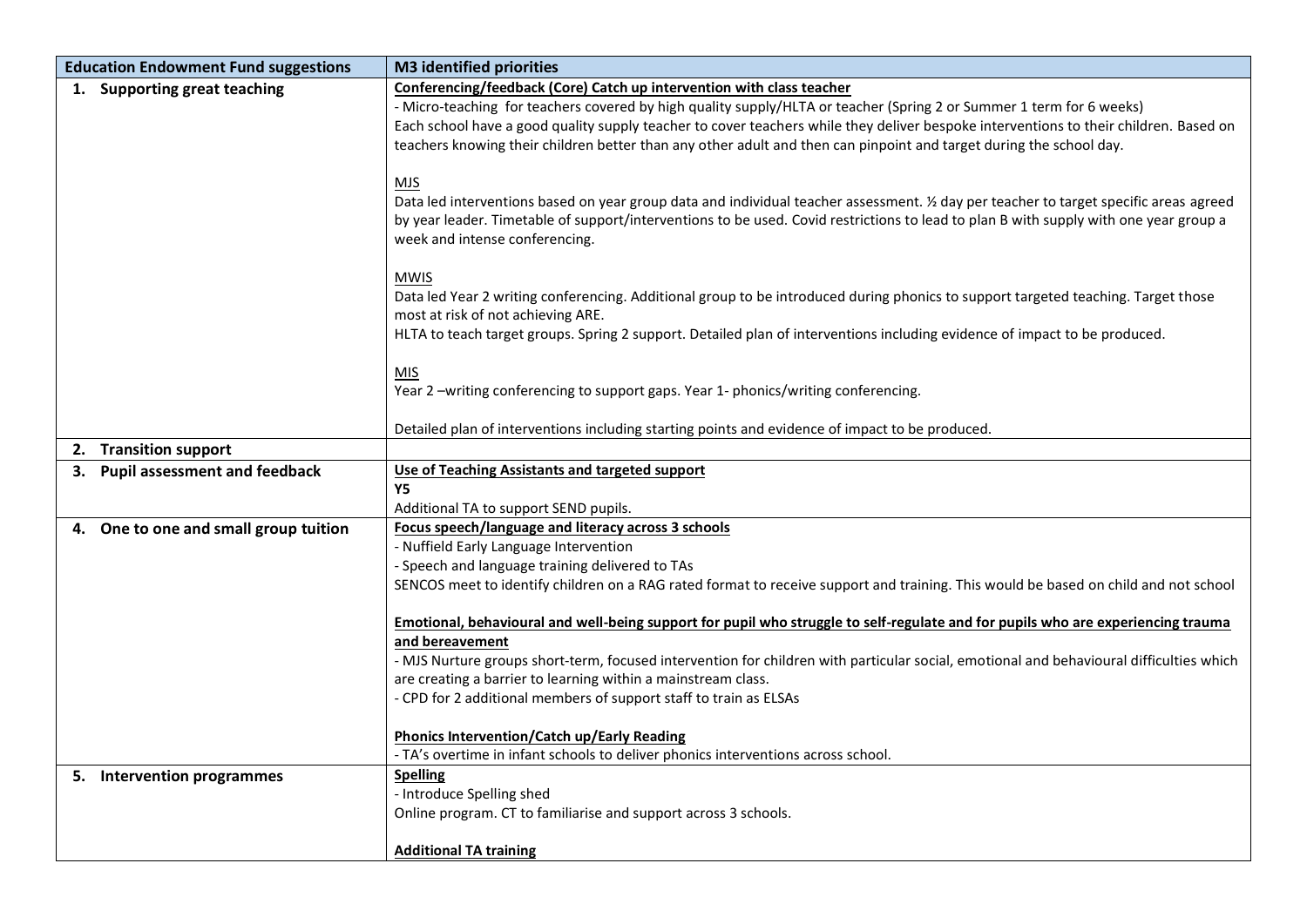|    |                               | After school training for TA-led literacy and numeracy interventions                                                                 |
|----|-------------------------------|--------------------------------------------------------------------------------------------------------------------------------------|
| 6. | <b>Extended school time</b>   | <b>Maths Tutoring</b>                                                                                                                |
|    |                               | - Third Space Learning                                                                                                               |
|    |                               | 15 pupils per school.                                                                                                                |
|    |                               | 1:1 maths tutoring using a diagnostic tool to assess then teach gaps. Each child has individual tutor who responds to need of child. |
|    | Supporting parents and carers | <b>Support for remote learning</b>                                                                                                   |
|    |                               | - Introduction and implementation of Seesaw                                                                                          |
|    |                               | - Survey parents to assess accessibility in terms of devices and internet access                                                     |
|    |                               | - Introduce teams when laptops arrive                                                                                                |
|    |                               | - Monitor Teams and Seesaw                                                                                                           |
| 8. | <b>Access to technology</b>   | - Utilise DfE issued laptops to vulnerable pupils                                                                                    |
|    |                               | - Additional pupil laptops purchased to support learning in school                                                                   |
|    |                               | - Purchased staff laptops to replace desktop PCs within school to allow teachers to continue with remote learning or hybrid teaching |
|    |                               | as necessary                                                                                                                         |
| 9. | Summer support                |                                                                                                                                      |
|    | 10. Other                     | Additional curriculum resources to support learning.                                                                                 |

| <b>Identified priority</b> | <b>Planned activity</b>                                                                                                                                                                               | <b>Cost</b>                                 | Review date-W/b 8th Feb 2020 | Review date-W/b 24th May 2020 |
|----------------------------|-------------------------------------------------------------------------------------------------------------------------------------------------------------------------------------------------------|---------------------------------------------|------------------------------|-------------------------------|
| No 1.                      | Support for remote learning                                                                                                                                                                           | Purchase of                                 |                              |                               |
|                            | -All staff trained on Seesaw and Teams and regular                                                                                                                                                    | staff Laptops                               |                              |                               |
|                            | small bite updates to training.                                                                                                                                                                       | & docking                                   |                              |                               |
|                            | -All teachers to have resources to support the                                                                                                                                                        | stations to                                 |                              |                               |
|                            | remote needs (seesaw/teams/spelling shed/white                                                                                                                                                        | support                                     |                              |                               |
|                            | rose premium)                                                                                                                                                                                         | home/                                       |                              |                               |
|                            | -All teachers to have the hardware to support                                                                                                                                                         | blended                                     |                              |                               |
|                            | remote learning (laptop, visualiser, headsets)                                                                                                                                                        | learning                                    |                              |                               |
|                            |                                                                                                                                                                                                       | £38,264                                     |                              |                               |
|                            | Additional laptops to support learners in school (15<br>per Infant school).                                                                                                                           | Seesaw -<br>£2,783                          |                              |                               |
|                            | Spelling Shed<br>A shared platform over the 3 schools to support<br>learning remotely. As the majority of children are<br>already learning remotely, this will be an added<br>support for engagement. | Additional<br>student<br>laptops<br>£18,696 |                              |                               |
|                            |                                                                                                                                                                                                       | <b>Spelling Shed</b><br>£694                |                              |                               |
| No 2.                      | <b>Third Space Learning</b>                                                                                                                                                                           | Each school                                 |                              |                               |
|                            | 15 children at MJS took up tuition for Spring 1                                                                                                                                                       | 15 pupils x                                 |                              |                               |
|                            |                                                                                                                                                                                                       | $£55 \times 2$                              |                              |                               |
|                            |                                                                                                                                                                                                       | terms                                       |                              |                               |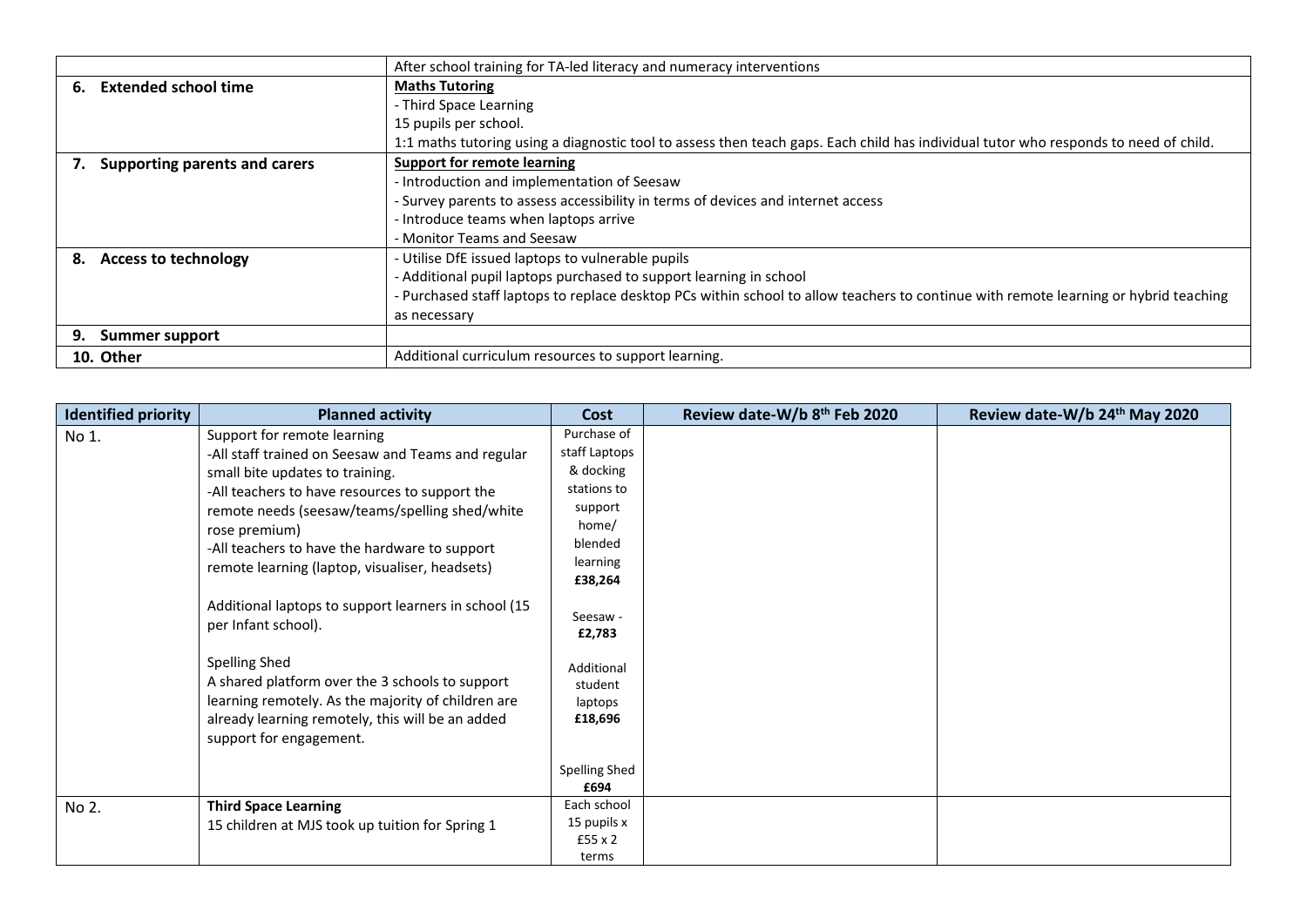|                           | Spring 2-15 children from each infant school to<br>begin in Spring 2<br>TA overtime for supervising in out of hours<br>provision.<br>Training of TA to support third space learning tuition.                                            | £4,950<br>TA overtime<br>£1,000                      |  |
|---------------------------|-----------------------------------------------------------------------------------------------------------------------------------------------------------------------------------------------------------------------------------------|------------------------------------------------------|--|
| No 3.                     | TA Intervention catch up overtime<br>In KS1 and EYFS- staff employed to deliver bespoke<br>phonics training to identified children. This is<br>currently happening remotely but will continue to<br>happen face to face after lockdown. | Training<br>costs<br>£1,000<br>TA Overtime<br>£4,500 |  |
| End of Year review/ data- |                                                                                                                                                                                                                                         |                                                      |  |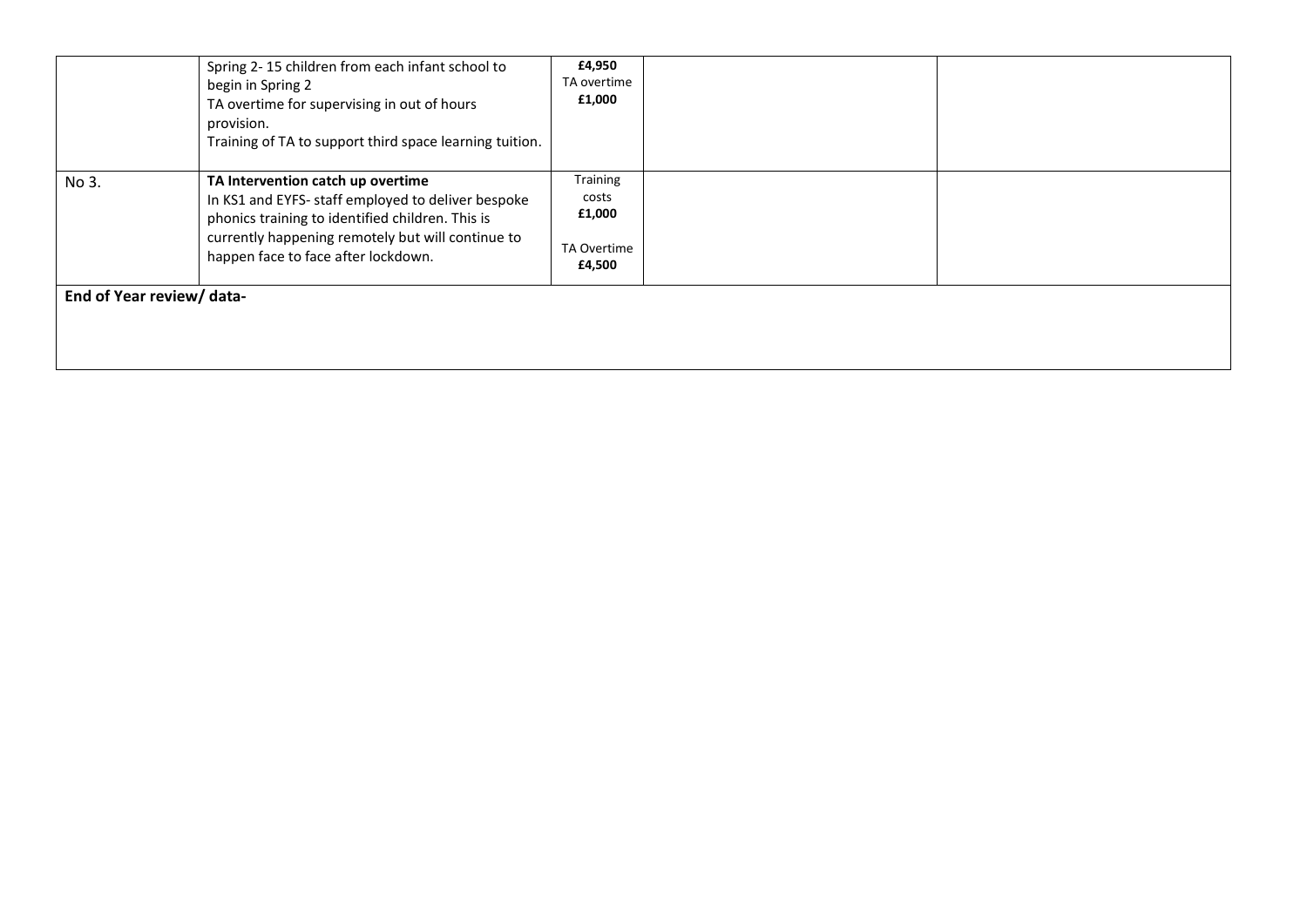## **Penhale and Newbridge**

| <b>Education Endowment Fund suggestions</b> | <b>PenBridge identified priorities</b>                                                                                                             |
|---------------------------------------------|----------------------------------------------------------------------------------------------------------------------------------------------------|
| 1. Supporting great teaching                | Release teachers to allow for micro teaching 1 half day a week (with qualified teacher). Gaps in R, W, M identified through QLAs                   |
|                                             | from previous assessments. Time given to plan a structured sequence of learning for the micro teaching.                                            |
|                                             | CPD for teachers on 7 principles and learning behaviours to further develop Quality first teaching<br>$\bullet$                                    |
| <b>Transition support</b>                   |                                                                                                                                                    |
| <b>Pupil assessment and feedback</b>        | Part time teacher providing catch up support in R, W, M in Yr 5 - gaps identified through QLAs and teacher assessment.<br>$\bullet$                |
|                                             | Embed PiXL language for assessment so consistent across both schools - improve accuracy and consistency of assessment<br>$\bullet$                 |
|                                             | Use of PIXL QLAs to accurately identify gaps in learning; using therapies and mini tests to fill gaps and measure retention of skills<br>$\bullet$ |
| 4. One to one and small group tuition       | <b>Maths Tutoring</b>                                                                                                                              |
|                                             | - Third Space Learning                                                                                                                             |
|                                             | 10 pupils in KS2, 15 pupils in KS1.                                                                                                                |
|                                             | 1:1 maths tutoring using a diagnostic tool to assess then teach gaps. Each child has individual tutor who responds to need of child.               |
| <b>Intervention programmes</b><br>5.        | <b>Spelling</b>                                                                                                                                    |
|                                             | - Introduce Spelling shed                                                                                                                          |
|                                             | Online program. AC to familiarise and support across both schools.                                                                                 |
|                                             |                                                                                                                                                    |
|                                             | Use of teaching assistants and targeted support                                                                                                    |
|                                             | - NELI 20 week intervention designed to improve oral language skills of reception-aged pupils.                                                     |
|                                             | - FFT/BRP phonics interventions                                                                                                                    |
|                                             |                                                                                                                                                    |
|                                             | <b>Maths</b>                                                                                                                                       |
|                                             | - Use of TA implementing times table interventions in Yr 3 and Yr 4                                                                                |
| <b>Extended school time</b><br>6.           | - After school writing booster groups for Yr 6                                                                                                     |
| <b>Supporting parents and carers</b>        | <b>Support for remote learning</b>                                                                                                                 |
|                                             | - Introduction and implementation of Seesaw                                                                                                        |
|                                             | - Survey parents to assess accessibility in terms of devices and internet access                                                                   |
|                                             | - Introduce Teams when laptops arrive                                                                                                              |
|                                             | -Monitor Teams and Seesaw                                                                                                                          |
| <b>Access to technology</b><br>8.           | - Utilise DfE issued laptops to vulnerable pupils                                                                                                  |
|                                             | - Additional pupil laptops purchased to support learning in school                                                                                 |
|                                             | - Purchased staff laptops to replace desktop PCs within school to allow teachers to continue with remote learning or hybrid teaching               |
|                                             | as necessary                                                                                                                                       |
| <b>Summer support</b><br>9.                 |                                                                                                                                                    |
| 10. Other                                   |                                                                                                                                                    |

| <b>Identified priority</b> | <b>Planned activity</b>                                    | Cost         | Review date-W/b 8th Feb 2020 | Review date-W/b 24 <sup>th</sup> May 2020 |
|----------------------------|------------------------------------------------------------|--------------|------------------------------|-------------------------------------------|
| No 1                       | Y5 interventions – remotely for those children at home     | TA increase  |                              |                                           |
|                            | and 1:1 with children in school. Interventions in Reading. | in hours for |                              |                                           |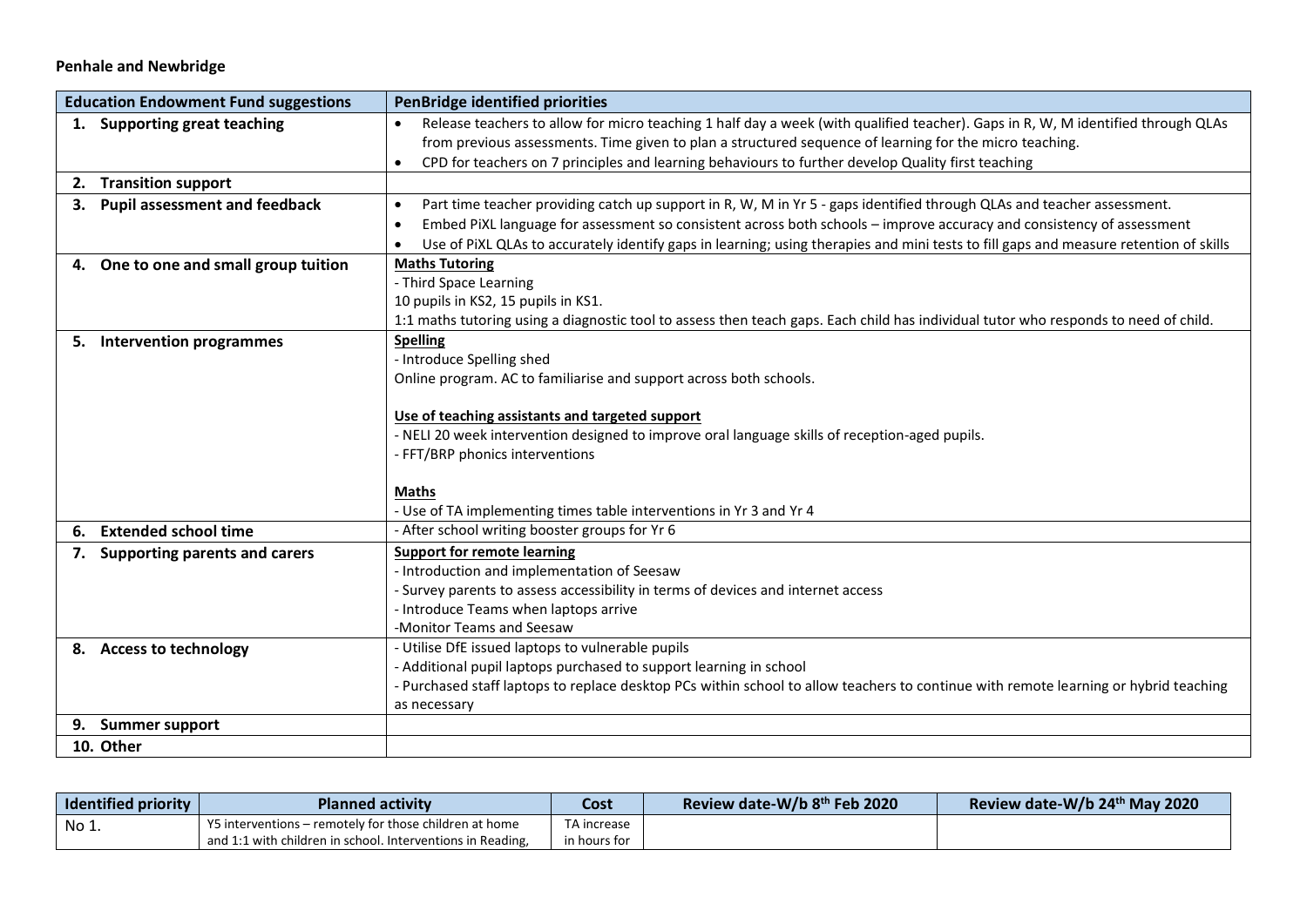|                           | writing and maths - microteaching - gaps identified from      | BRP/FFT              |  |
|---------------------------|---------------------------------------------------------------|----------------------|--|
|                           | QLAs from last assessment                                     | intervention         |  |
|                           |                                                               | £4,000               |  |
|                           |                                                               |                      |  |
|                           |                                                               | Supply               |  |
|                           |                                                               | Teachers to          |  |
|                           |                                                               | release class        |  |
|                           |                                                               | teachers to          |  |
|                           |                                                               | allow for            |  |
|                           |                                                               | micro                |  |
|                           |                                                               | teaching             |  |
|                           |                                                               | £21,600              |  |
| No 2.                     | Third Space Learning Maths tutoring.                          | Maths Tutor          |  |
|                           | 15 children at NJS and 10 at PHI to start in Spring2          | programme            |  |
|                           |                                                               | £2,750               |  |
| No 3.                     | Supporting parents and carers:                                | Purchase of          |  |
|                           | • with remote learning - teaching them to access              | staff Laptops        |  |
|                           | Teams and seesaw so they can support their children.          | & docking            |  |
|                           | Pastorally to help them through lockdown so that<br>$\bullet$ | stations to          |  |
|                           | they can support their child with their learning              | support              |  |
|                           | Support from laptops/ipads loaned from school.<br>$\bullet$   | home/                |  |
|                           |                                                               | blended              |  |
|                           |                                                               | learning             |  |
|                           |                                                               | £33,474              |  |
|                           |                                                               |                      |  |
|                           |                                                               |                      |  |
|                           |                                                               | Seesaw -<br>£2,804   |  |
|                           |                                                               |                      |  |
|                           |                                                               | Additional           |  |
|                           |                                                               | student              |  |
|                           |                                                               | laptops              |  |
|                           |                                                               | £48,610              |  |
|                           |                                                               |                      |  |
|                           |                                                               | <b>Spelling Shed</b> |  |
|                           |                                                               | £645                 |  |
|                           |                                                               |                      |  |
| End of Year review/ data- |                                                               |                      |  |
|                           |                                                               |                      |  |
|                           |                                                               |                      |  |
|                           |                                                               |                      |  |
|                           |                                                               |                      |  |

## **The Portsmouth Academy**

**Education Endowment Fund suggestions TPA identified priorities**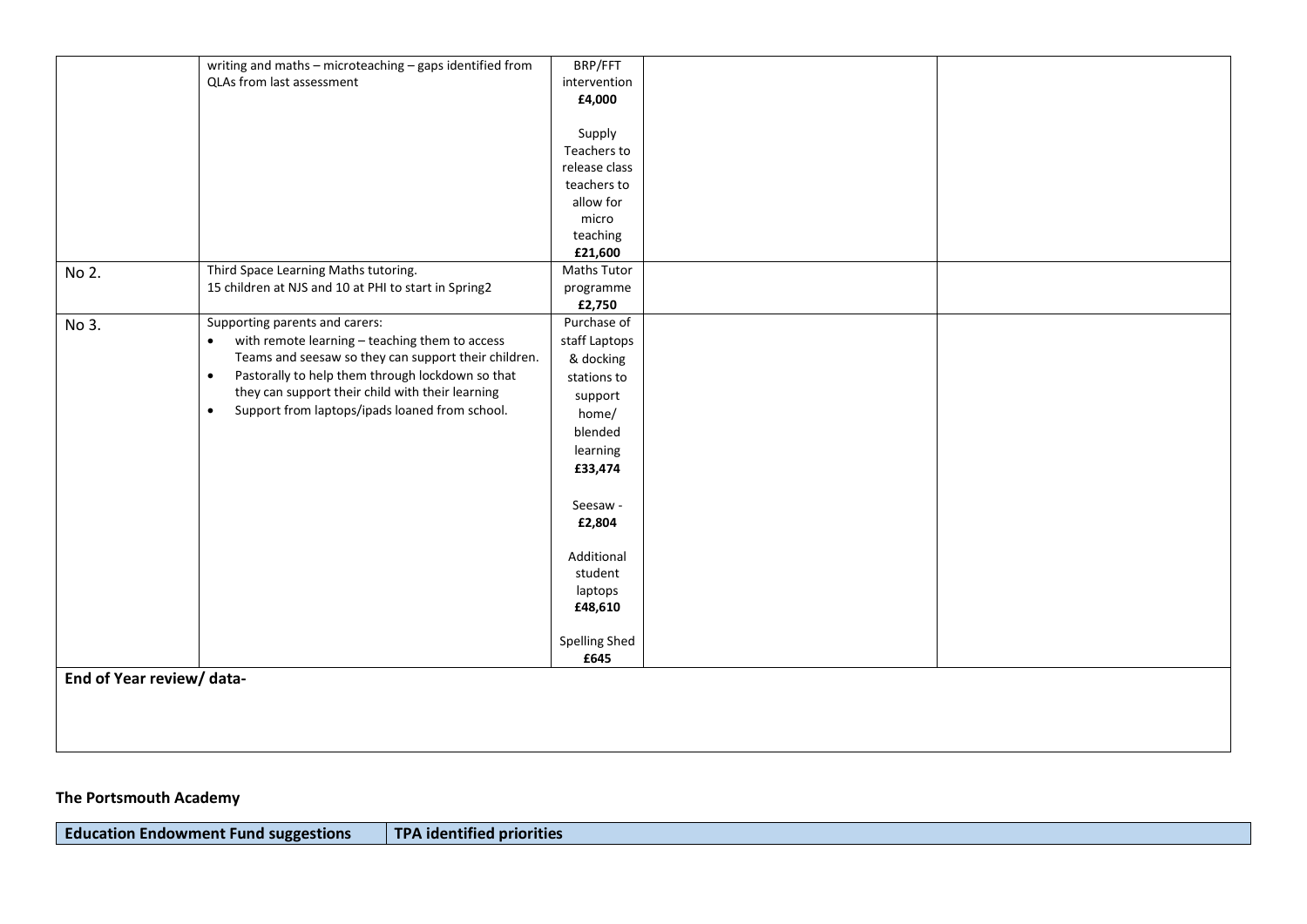| 1. Supporting great teaching          | Significant time investment into digital pedagogy and practice for teaching staff to create bank of online learning for                                                                                                               |
|---------------------------------------|---------------------------------------------------------------------------------------------------------------------------------------------------------------------------------------------------------------------------------------|
|                                       | students to access through catch up.                                                                                                                                                                                                  |
|                                       | E books identified as a priority for exam year groups in order for the children to have access online                                                                                                                                 |
| 2. Transition support                 | Year 11 transition support through ensuring they are prepared for college and next steps. 1-2-1 support from Careers                                                                                                                  |
|                                       | advisor and from Careers Lead within school.                                                                                                                                                                                          |
|                                       | Year 6/7 transition project to be planned. 1-2-1 digital device strategy.                                                                                                                                                             |
|                                       | Cross Phase project working with KS2/3 teachers to identify gaps in learning to support summer KS2 and autumn KS3                                                                                                                     |
|                                       | curriculum changes.                                                                                                                                                                                                                   |
| 3. Pupil assessment and feedback      | Audit of PSHE curriculum to identify gaps in learning. Catch up programme written and launched by HOY making use of                                                                                                                   |
|                                       | tutor time and scheduled PSHE to ensure all statutory and significant aspects covered.                                                                                                                                                |
|                                       | Home learning strategy launched using MS Teams as central point.                                                                                                                                                                      |
|                                       | MS Forms utilised for knowledge testing to build fluency in knowledge.                                                                                                                                                                |
|                                       | Use of catch up funding to part fund GL assessments for incoming Yr7's and Yr7 into 8's.                                                                                                                                              |
| 4. One to one and small group tuition | My Tutor programme - 45 Year 10 students in small group (3:1) on a 15-week programme and 30 Year 11 students (1:1)                                                                                                                    |
|                                       | on a 10-week programme.                                                                                                                                                                                                               |
|                                       | Girls network for current 11s                                                                                                                                                                                                         |
| 5. Intervention programmes            | My Tutor programme - Year 10 and 11 focussing on English and maths (continuing throughout school closure)                                                                                                                             |
|                                       | Y11 intervention classes running through MS Teams, and also on site when not in period of closure.                                                                                                                                    |
|                                       | Reading wise intervention programme delivered by the Student Engagement Department for the bottom 25% of Year 7<br>reading ages. Also used with students in Year 8 who access the Link and mid-terms who may need additional support. |
|                                       | Lexia Power Up trial with Year 9.                                                                                                                                                                                                     |
|                                       | School counsellor appointed to work with students identified.                                                                                                                                                                         |
|                                       | ELSA role created 3 x days per week to begin in March to add additional capacity for social and emotional needs of                                                                                                                    |
|                                       | students.                                                                                                                                                                                                                             |
|                                       |                                                                                                                                                                                                                                       |
| 6. Extended school time               | Additional Digital Learning classes after school to support students to be able to access their home learning and                                                                                                                     |
|                                       | intervention programmes.                                                                                                                                                                                                              |
|                                       | Broad enrichment programme after school - directed time allotted for this 2021/22.                                                                                                                                                    |
| 7. Supporting parents and carers      | DfE laptops issued to PP students where requested.                                                                                                                                                                                    |
|                                       | Regular contact with parents from pastoral and attendance team to increase engagement during school closure period.                                                                                                                   |
|                                       | National Online Safety platform to promote good digital citizenship and educate parents in online safety                                                                                                                              |
| 8. Access to technology               | Digital access survey run with both parents and children post Xmas to establish a baseline.                                                                                                                                           |
|                                       | 170 DfE laptops loaned to students to increase online engagement during second lockdown.                                                                                                                                              |
|                                       | Onsite provision running between 90-120 students daily to ensure access to technology                                                                                                                                                 |
| 9. Summer support                     | Year 10 Step Up Now Campaign running with home learning scheduled throughout the summer.                                                                                                                                              |